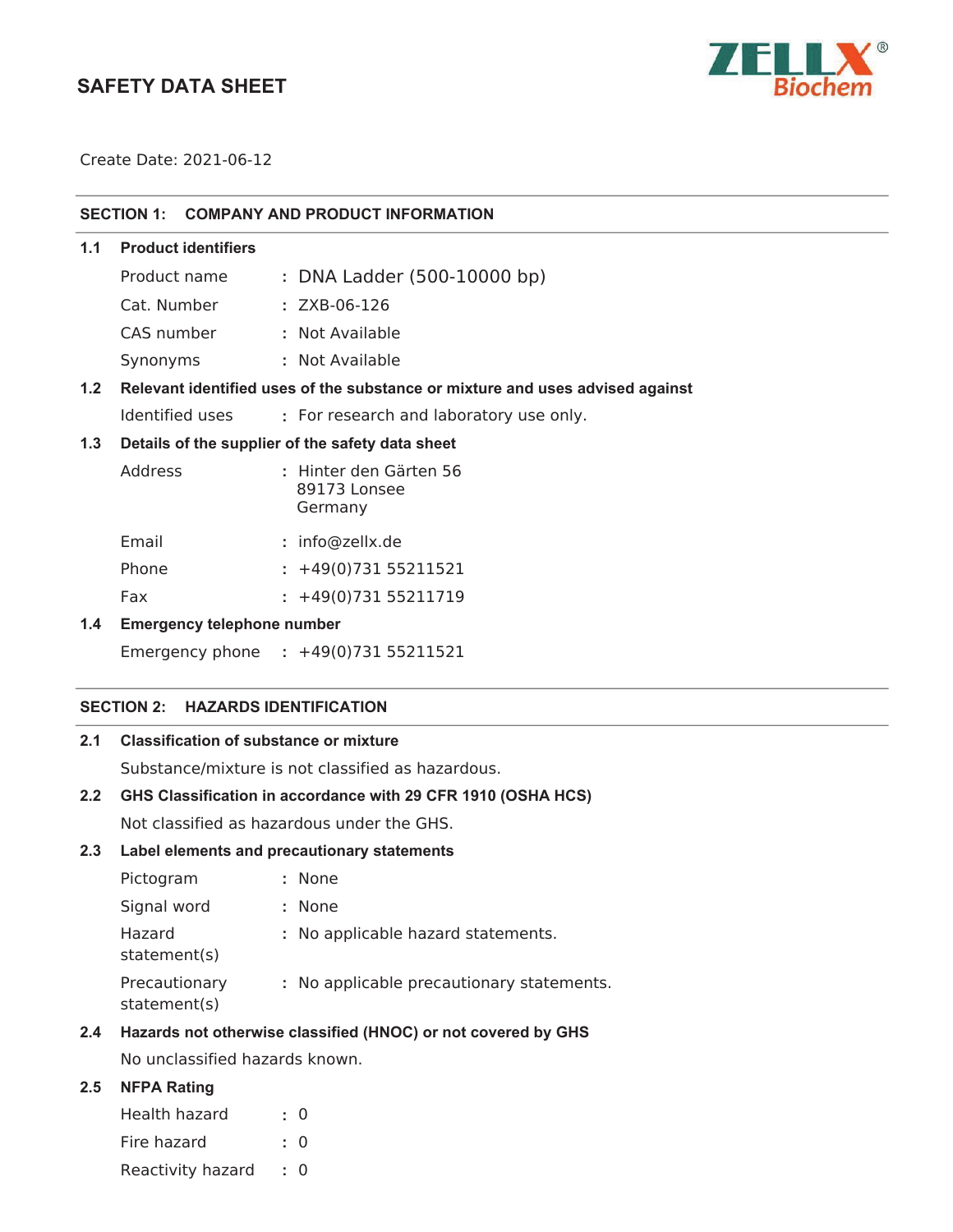## **2.6 HMIS Rating**

| Health hazard            | Ω |
|--------------------------|---|
| Chronic health<br>hazard |   |
| Reactivity hazard        | 0 |
| Flammability             | O |
| Physical hazard          | 0 |

## **SECTION 3: COMPOSITION/INFORMATION ON INGREDIENTS**

#### **3.1 Substances**

This information is proprietary, but the product is not considered to be hazardous.

#### **3.2 Hazardous components & classification**

No chemicals or constituents are known to be present that require disclosure under applicable regulations.

#### **SECTION 4: FIRST AID MEASURES**

#### **4.1 Description of first aid measures**

#### **General advice**

Consult a physician if symptoms are severe or persistent. Provide this data sheet to medical personnel. If product is spilled or leaked, evacuate area.

#### **In case of inhalation**

If inhaled, move person to fresh air and monitor breathing. If not breathing, give artificial ventilation. Consult a physician if symptoms are severe or persistent.

#### **In case of skin contact**

Immediately wash with excess soap and water. If spilled on clothing, remove all affected clothing. Consult a physician if symptoms are severe or persistent.

#### **In case of eye contact**

Flush eyes with water or eye wash solution as a precaution for 15 minutes. Consult a physician if symptoms are severe or persistent.

#### **In case of ingestion**

Only induce vomiting if recommended by medical personnel. If subject is unconscious, do not give anything by mouth. If conscious, rinse mouth with water. Consult a physician if symptoms are severe or persistent.

#### **4.2 Most important symptoms and effects, both acute and delayed**

All known important symptoms are described in Section 2 and/or Section 11. No other important symptoms to report.

#### **4.3 Indication of any immediate medical attention and special treatment needed**

No special treatment indicated. Provide treatment in accordance with exhibited symptoms.

#### **SECTION 5: FIREFIGHTING MEASURES**

#### **5.1 Suitable extinguishing media**

Water spray, alcohol-resistant foam, dry chemical, and carbon dioxide extinguishers are suitable.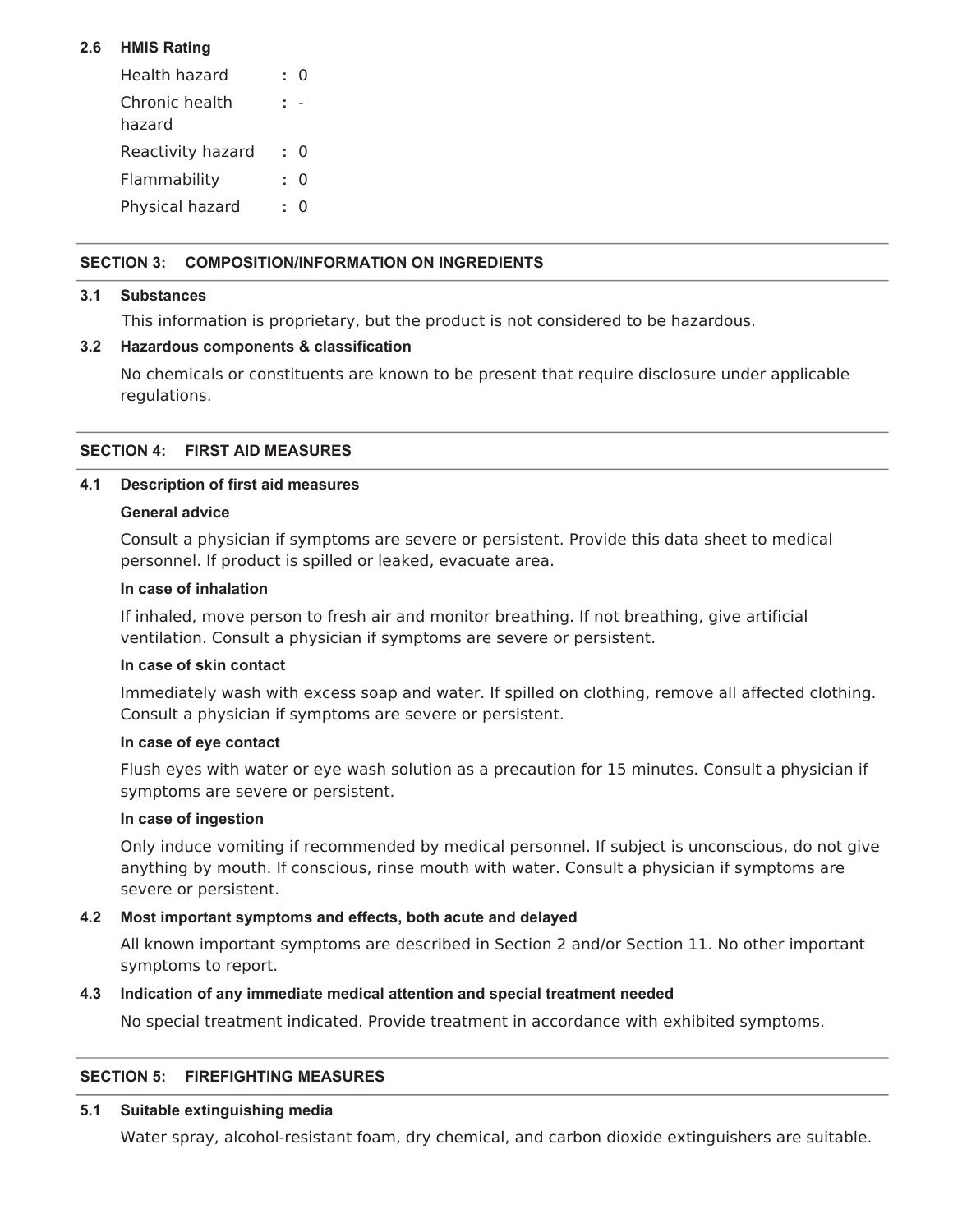#### **5.2 Unsuitable extinguishing media**

No known unsuitable extinguishing media.

#### **5.3 Special hazards arising from the substance**

No special hazards are known to exist regarding combustion of this product.

#### **5.4 Advice for firefighters**

Wear protective gear, such as self-contained breathing apparatus, if necessary.

#### **SECTION 6: ACCIDENTAL RELEASE MEASURES**

#### **6.1 Personal precautions, protective equipment and emergency procedures**

Provide suitable ventilation. Use any necessary personal protective equipment. Avoid contact with skin and eyes, and avoid creation and inhalation of vapor or dust. Keep all unnecessary personnel away.

## **For personal protection see section 8**

**6.2 Environmental precautions**

No environmental precautions necessary.

## **6.3 Methods and material for containment and cleaning up**

Use inert absorbent material to absorb any spilled or leaked product. Keep in suitable, closed containers for disposal.

## **For proper disposal see section 13**

#### **SECTION 7: HANDLING AND STORAGE**

#### **7.1 Precautions for safe handling**

Provide suitable ventilation. Wear any necessary personal protective equipment. **For precautions see section 2**

#### **7.2 Conditions for safe storage, including any incompatibilities**

Storage conditions **:** Store upright, closed container in arid, ventilated environment. Storage Temperature: -80°C

Incompatible materials **:** Strong oxidizing agents are incompatible with this product.

## **SECTION 8: EXPOSURE CONTROLS/PERSONAL PROTECTION**

**8.1 Control parameters**

This product is not known to contain any substances with occupational exposure limit values.

## **8.2 Engineering controls**

Follow good industrial hygiene and safety practices when handling product.

#### **8.3 Personal protective equipment**

Eye/face protection **:** Use only government-approved safety glasses with side-shields.

Skin protection **:** Use gloves when handling product. Inspect gloves before use to ensure suitability for use. Remove without exposing skin to the gloves outer surface. Discard used gloves according to all pertinent laws and/or current good practices (cGXP). Wash hands with soap and water.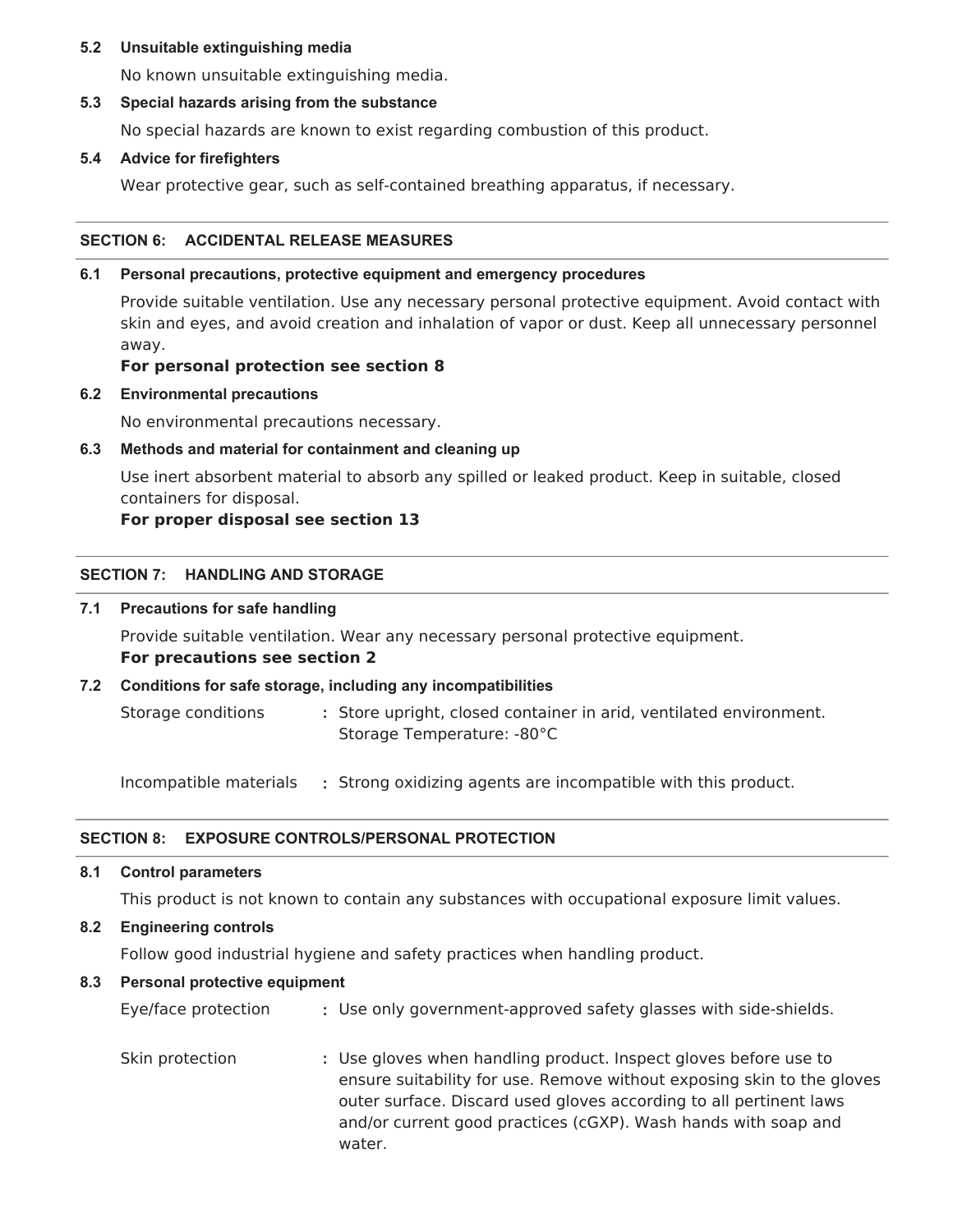| Body protection                   | : Wear appropriate clothing. Ensure clothing is in good condition, with<br>no holes or tears. When selecting clothing, consider the concentration<br>and amount of substance to be handled. |
|-----------------------------------|---------------------------------------------------------------------------------------------------------------------------------------------------------------------------------------------|
| Respiratory protection            | : Use only approved respirators and components which comply with<br>CDC and NIOSH (US) or CEN (EU) regulations. Required only when<br>vapors or aerosols are created.                       |
| exposure                          | Control of environmental : Prevent product from entering the environment, especially through<br>public sewers or waterways.                                                                 |
| General hygiene<br>considerations | : Comply with general industrial hygiene practice guidelines.                                                                                                                               |

## **SECTION 9: PHYSICAL AND CHEMICAL PROPERTIES**

| 9.1          | Information on basic physical and chemical properties |                 |  |
|--------------|-------------------------------------------------------|-----------------|--|
| a)           | Appearance                                            | : Not available |  |
| b)           | Physical states                                       | : Liquid        |  |
| C)           | Odor                                                  | : Not available |  |
| d)           | Odor threshold                                        | : Not available |  |
| e)           | Melting point                                         | : Not available |  |
| f)           | Boiling point range                                   | : Not available |  |
| g)           | pH                                                    | : Not available |  |
| h)           | Density                                               | : Not available |  |
| i)           | Flash point                                           | : Not available |  |
| j)           | Evaporation rate                                      | : Not available |  |
| $\mathbf{k}$ | Flammability                                          | : Not available |  |
| I)           | Upper/lower flammability or<br>explosive limits:      | : Not available |  |
| m)           | Vapor pressure                                        | : Not available |  |
| n)           | Vapor density                                         | : Not available |  |
| $\mathsf{o}$ | Relative density                                      | : Not available |  |
| p)           | Water solubility                                      | : Not available |  |
| q)           | Partition<br>coefficient:n-octanol/water              | : Not available |  |
| r)           | Autoignition temperature                              | : Not available |  |
| s)           | Decomposition temperature                             | : Not available |  |
| t)           | Kinematic viscosity                                   | : Not available |  |
| u)           | <b>Explosive properties</b>                           | : Not available |  |
| V)           | Oxidizing properties                                  | : Not available |  |
| W)           | Solubility in other solvents                          | : Not available |  |
| X)           | Surface tension                                       | : Not available |  |

#### **SECTION 10: STABILITY AND REACTIVITY**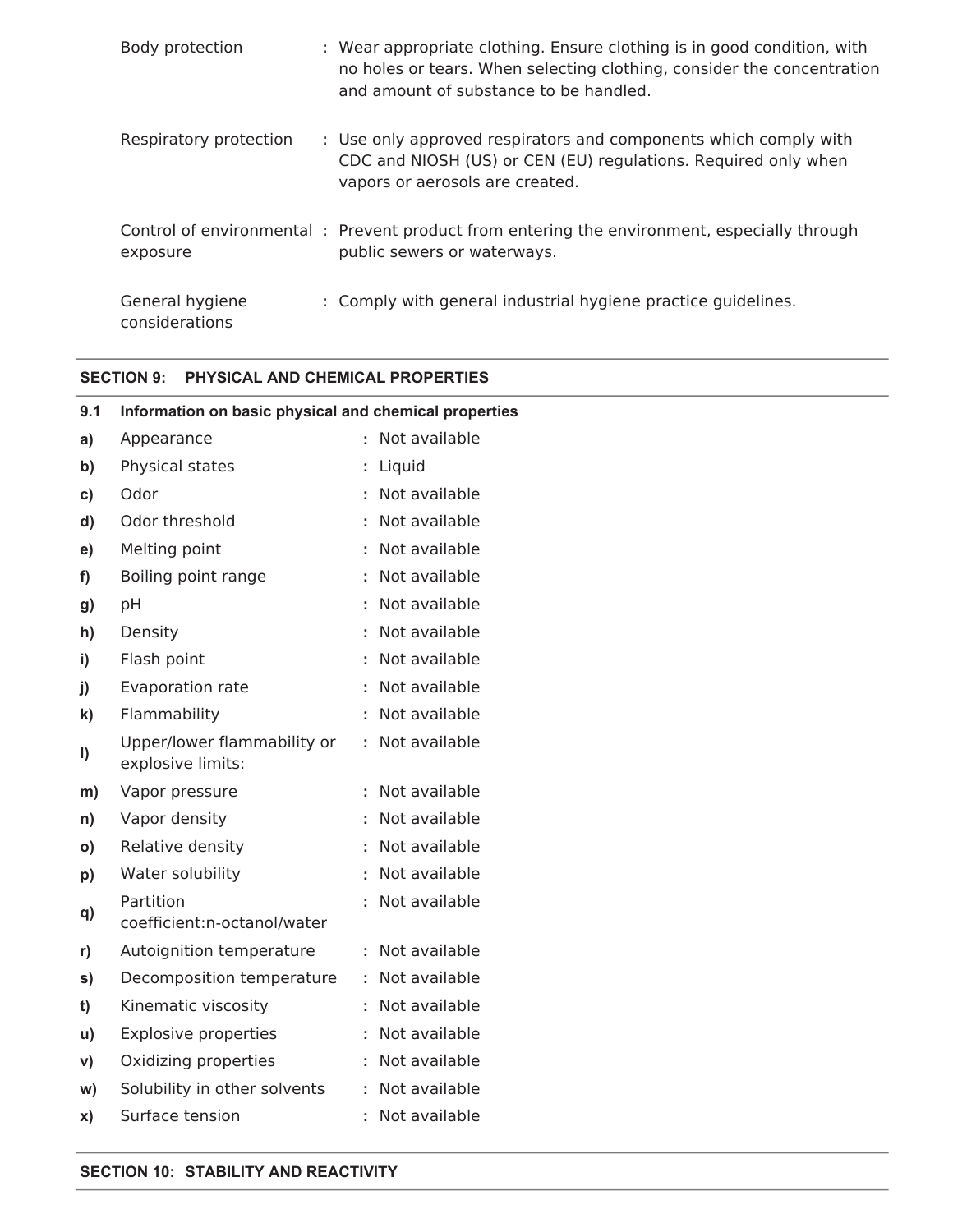#### **10.1 Reactivity**

No special reactivity is known.

#### **10.2 Chemical stability**

Product is stable when stored and used as recommended.

#### **10.3 Stability note(s)**

Avoid heat and ignition sources around this product.

#### **10.4 Polymerization**

No known polymerization.

#### **10.5 Possibility of hazardous reactions**

No hazardous reactions are known.

#### **10.6 Incompatible materials**

Strong oxidizing agents are incompatible with this product.

#### **10.7 Hazardous decomposition products**

Carbon oxides can form if fire occurs.

#### **SECTION 11: TOXICOLOGICAL INFORMATION**

# **11.1 Acute toxicity** LD50 Oral **:** No toxicity data available. LD50 Dermal **:** No toxicity data available. LC50 Inhalation **:** No toxicity data available. **11.2 Skin corrosion/irritation** No skin/corrosion irritation data available. **11.3 Serious eye damage/eye irritation** No eye damage/irritation data available. **11.4 Respiratory or skin sensitization** No sensitization data available. **11.5 Germ cell mutagenicity** No mutagenicity data available. **11.6 Carcinogenicity** IARC **:** Product and components are not regulated by the IARC. ACGIH **:** Product and components are not regulated by the ACGIH. NTP **:** Product and components are not regulated by the NTP. OSHA **:** Product and components are not regulated by OSHA. **11.7 Reproductive toxicity** No reproductive toxicity data available.

## **11.8 Specific target organ toxicity – single exposure** No specific organ toxicity data available.

#### **11.9 Specific target organ toxicity – repeated exposure**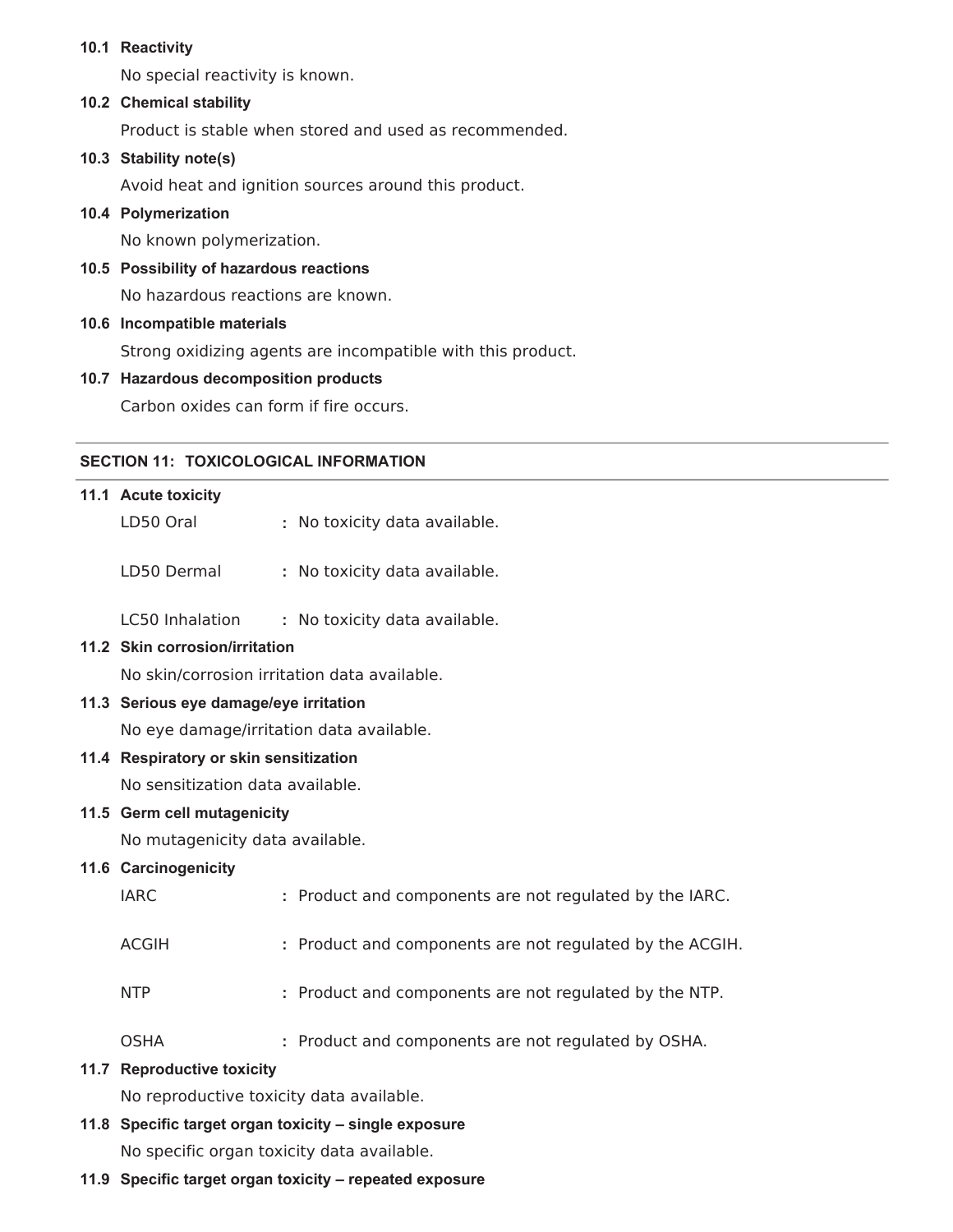No specific organ toxicity data available.

#### **11.10Aspiration hazard**

No aspiration hazard data available.

#### **11.11Additional Information**

Not available

#### **SECTION 12: ECOLOGICAL INFORMATION**

#### **12.1 Toxicity**

No ecological toxicity data available.

#### **12.2 Aquatic toxicity**

No aquatic toxicity data available.

#### **12.3 Persistence and degradability**

No persistence/degradability data available.

## **12.4 Bioaccumulative potential**

No bioaccumulation data available.

#### **12.5 Mobility in soil**

No soil mobility data available.

## **12.6 Results of PBT and vPvB assessment**

PBT/vPvB assessment not available as chemical safety assessment is not required/was not conducted.

## **12.7 Other adverse effect**

No other adverse effect data available.

#### **SECTION 13: DISPOSAL CONSIDERATIONS**

#### **13.1 Product**

Chemical waste generators must determine whether a discarded chemical is classified as a hazardous waste. Chemical waste generators must also consult and adhere to local, regional, and national hazardous waste regulations to ensure complete and accurate classification.

#### **13.2 Packaging**

Packaging should be disposed of in the same manner as unused product.

#### **13.3 Recommendation**

Disposal must be made according to official regulations.

#### **SECTION 14: TRANSPORTATION INFORMATION**

#### **14.1 DOT (US)**

Not a dangerous good under DOT(US) regulations.

#### **14.2 IMDG**

Not a dangerous good under IMDG regulations.

## **14.3 IATA**

Not a dangerous good under IATA regulations.